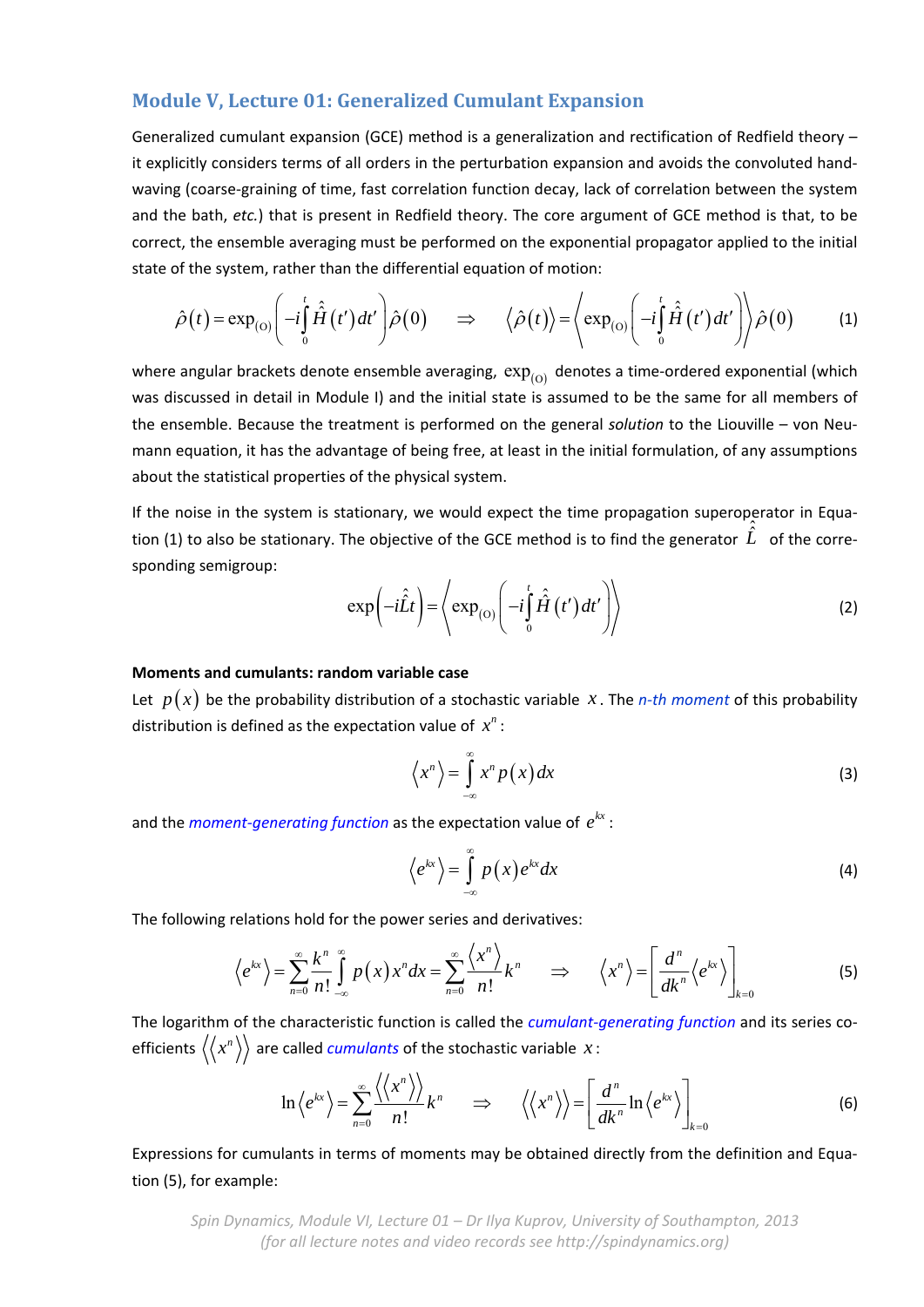$$
\langle \langle x \rangle \rangle = \left[ \frac{d}{dk} \ln \langle e^{kx} \rangle \right]_{k=0} = \left[ \frac{1}{\langle e^{kx} \rangle} \frac{d}{dk} \langle e^{kx} \rangle \right]_{k=0} = \left[ \frac{d}{dk} \langle e^{kx} \rangle \right]_{k=0} = \langle x \rangle
$$
  

$$
\langle \langle x^2 \rangle \rangle = \left[ \frac{d^2}{dk^2} \ln \langle e^{kx} \rangle \right]_{k=0} = \dots = \langle x^2 \rangle - \langle x \rangle^2
$$
  

$$
\langle \langle x^3 \rangle \rangle = \left[ \frac{d^3}{dk^3} \ln \langle e^{kx} \rangle \right]_{k=0} = \dots = \langle x^3 \rangle - 3 \langle x^2 \rangle \langle x \rangle + 2 \langle x \rangle^3
$$
  

$$
\langle \langle x^4 \rangle \rangle = \left[ \frac{d^4}{dk^4} \ln \langle e^{kx} \rangle \right]_{k=0} = \dots = \langle x^4 \rangle - 4 \langle x^3 \rangle \langle x \rangle - 3 \langle x^2 \rangle \langle x^2 \rangle + 12 \langle x^2 \rangle \langle x \rangle^2 - 6 \langle x \rangle^4
$$
 (7)

*et cetera*. It should be noted that  $\Braket{e^{kx}}{=}\Braket{1}$  for  $k=0$  . The relationship between moments and cumulants may be summarized as follows:

$$
\left\langle e^x \right\rangle = \sum_{n=0}^{\infty} \frac{\left\langle x^n \right\rangle}{n!} = \exp \left[ \sum_{n=0}^{\infty} \frac{\left\langle \left\langle x^n \right\rangle \right\rangle}{n!} \right]
$$
(8)

## **Moments and cumulants: random vector case**

For an *n*-element vector of stochastic variables  $\{x_1, x_2, ...\}$  with the joint probability distribution  $p(x_1, x_2, ...)$  the moment-generating function is the expectation value of the exponential of an arbitrary linear combination of its elements:

$$
\left\langle e^{k_1x_1+k_2x_2+\dots}\right\rangle = \int p(x_1, x_2, \dots) e^{k_1x_1+k_2x_2+\dots} dV
$$
\n(9)

where  $k_i$  are the coefficients and the integral is taken over the volume of the space containing  ${x_1, x_2,...}$ . *Joint moments* are defined *via* the derivatives of this function:

$$
\left\langle x_1^{\alpha_1} x_2^{\alpha_2} \dots \right\rangle = \left[ \frac{\partial^{\alpha_1 + \alpha_2 + \dots}}{\partial k_1^{\alpha_1} \partial k_2^{\alpha_2} \dots} \left\langle e^{k_1 x_1 + k_2 x_2 + \dots} \right\rangle \right]_{k_i = 0}
$$
\n(10)

and *joint cumulants via* power series coefficients of its logarithm:

$$
\left\langle \left\langle x_1^{\alpha_1} x_2^{\alpha_2} \ldots \right\rangle \right\rangle = \left[ \frac{\partial^{\alpha_1 + \alpha_2 + \ldots}}{\partial k_1^{\alpha_1} \partial k_2^{\alpha_2} \ldots} \ln \left\langle e^{k_1 x_1 + k_2 x_2 + \ldots} \right\rangle \right]_{k_i = 0}
$$
\n(11)

Expressions for joint cumulants in terms of joint moments follow immediately from Equation (11):

$$
\langle \langle x_1 \rangle \rangle = \left[ \frac{d}{dk_1} \ln \langle e^{k_1 x_1} \rangle \right]_{k_1=0} = \dots = \langle x_1 \rangle
$$
  

$$
\langle \langle x_1 x_2 \rangle \rangle = \left[ \frac{d^2}{dk_1 dk_2} \ln \langle e^{k_1 x_1 + k_2 x_2} \rangle \right]_{k_1=0} = \dots = \langle x_1 x_2 \rangle - \langle x_1 \rangle \langle x_2 \rangle
$$
  

$$
\langle x_1 x_2 x_3 \rangle \rangle = \left[ \frac{d^3}{dk_1 dk_2 dk_3} \ln \langle e^{k_1 x_1 + k_2 x_2 + k_3 x_3} \rangle \right]_{k_1=0} = \dots =
$$
  

$$
= \langle x_1 x_2 x_3 \rangle - \langle x_1 \rangle \langle x_2 x_3 \rangle - \langle x_2 \rangle \langle x_3 x_1 \rangle - \langle x_3 \rangle \langle x_1 x_2 \rangle + 2 \langle x_1 \rangle \langle x_2 \rangle \langle x_3 \rangle
$$
 (12)

More work is required to obtain subsequent expansions, but the procedure is largely technical and may easily be coded up in *Mathematica*. Note that Equations (12) simplify for centered stochastic processes.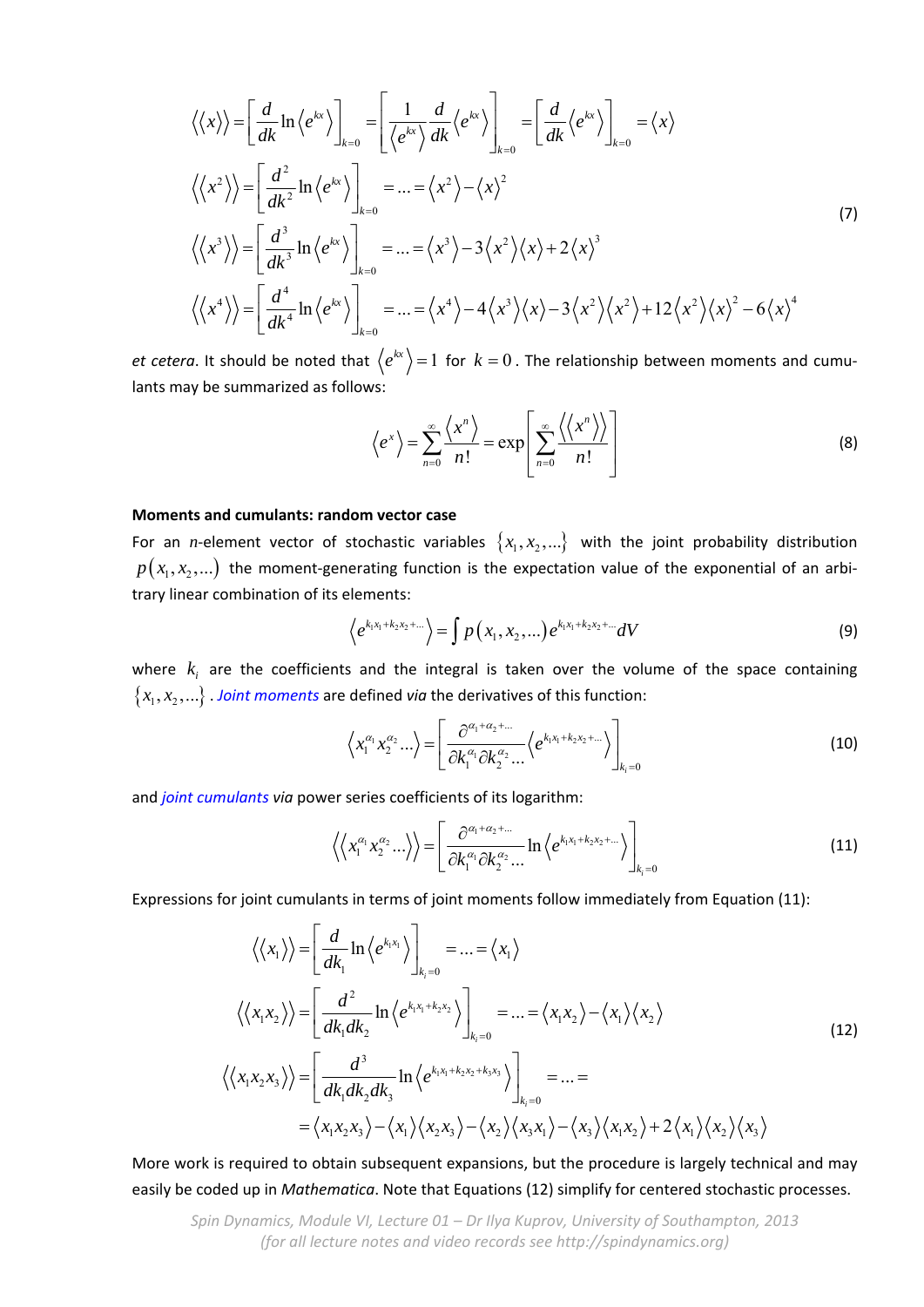#### **Kubo's theorem**

A general expression for the Taylor series around the origin in the multi-dimensional case is:

$$
f\left(x_1,...,x_N\right) = \sum_{\alpha_1=0}^{\infty} \cdots \sum_{\alpha_N=0}^{\infty} \frac{1}{\alpha_1!...\alpha_N!} \left[ \frac{\partial^{\alpha_1+...+\alpha_N} f}{\partial x_1^{\alpha_1}...\partial x_N^{\alpha_N}} \right]_{x_i=0} x_1^{\alpha_1}...x_N^{\alpha_N}
$$
(13)

In combination with Equation (11) this allows us to obtain a series for the cumulant-generating function in terms of cumulants:

$$
\ln \left\langle \exp\left(k_1x_1 + \ldots + k_Nx_N\right)\right\rangle = \sum_{\alpha_1=0}^{\infty} \ldots \sum_{\alpha_N=0}^{\infty} \frac{\left\langle \left\langle x_1^{\alpha_1} \ldots x_N^{\alpha_N} \right\rangle \right\rangle}{\alpha_1! \ldots \alpha_N!} k_1^{\alpha_1} \ldots k_N^{\alpha_N}
$$
(14)

where we have implicitly defined  $\langle\langle 1\rangle\rangle = 0$ . We will now take advantage of the definition of the Riemann integral:

$$
\int_{a}^{b} x(t) dt = \lim_{\max(\delta t) \to 0} \left( \sum_{i=1}^{N} x(t_i) \delta t_i \right)
$$
\n(15)

to take the limit of Equation (14) by replacing  $k_i x_i$  with  $x(t_i)\delta t_i$  and noting that terms of higher than first order in any of the  $\delta t_i$  do not survive the limit operation:

$$
\ln\left\langle \exp\left(\int_a^b x(t)dt\right)\right\rangle = \sum_{n=1}^{\infty} \frac{1}{n!} \int_a^b dt_1 \int_a^b dt_2 \dots \int_a^b dt_n \left\langle \left\langle x(t_1) x(t_2) \dots x(t_n) \right\rangle \right\rangle
$$
 (16)

The final expression (published by Ryogo Kubo in 1962) is:

$$
\left\langle \exp\left(\int_a^b x(t) dt\right) \right\rangle = \exp\left(\sum_{n=1}^{\infty} \frac{1}{n!} \int_a^b dt_1 \int_a^b dt_2 \dots \int_a^b dt_n \left\langle \left\langle x(t_1) x(t_2) \dots x(t_n) \right\rangle \right\rangle \right) \left\langle \exp\left(\int_a^b x(t) dt\right) \right\rangle = \exp\left(\sum_{n=1}^{\infty} \int_a^b dt_1 \int_a^t dt_2 \dots \int_a^{t_{n-1}} dt_n \left\langle \left\langle x(t_1) x(t_2) \dots x(t_n) \right\rangle \right\rangle \right)
$$
\n(17)

In this case, no time ordering is necessary because all scalars commute. The second variant of Equation (17) does not require time‐ordering.

### **Generalized cumulant expansion**

To relate Kubo's theorem to relaxation theory, we would note that the interaction representation of the Liouville – von Neumann equation

$$
\frac{\partial \hat{\sigma}(t)}{\partial t} = -i \hat{\hat{H}}_1^{\text{R}}(t) \hat{\sigma}(t)
$$
\n(18)

may be formally integrated to yield

$$
\hat{\sigma}(t) = \hat{\sigma}(0) + (-i) \int_{0}^{t} \hat{H}_{1}^{R}(t') \hat{\sigma}(t') dt'
$$
\n(19)

this process may be repeated multiple times, with the eventual result that

$$
\hat{\sigma}(t) = \hat{\sigma}(0) + \sum_{n=1}^{\infty} (-i)^n \int_0^t dt_1 \int_0^{t_1} dt_2 \dots \int_0^{t_{n-1}} dt_n \hat{H}_1^R(t_1) \hat{H}_1^R(t_2) \dots \hat{H}_1^R(t_n) \hat{\sigma}(0)
$$
(20)

*Spin Dynamics, Module VI, Lecture 01 – Dr Ilya Kuprov, University of Southampton, 2013 (for all lecture notes and video records see http://spindynamics.org)*